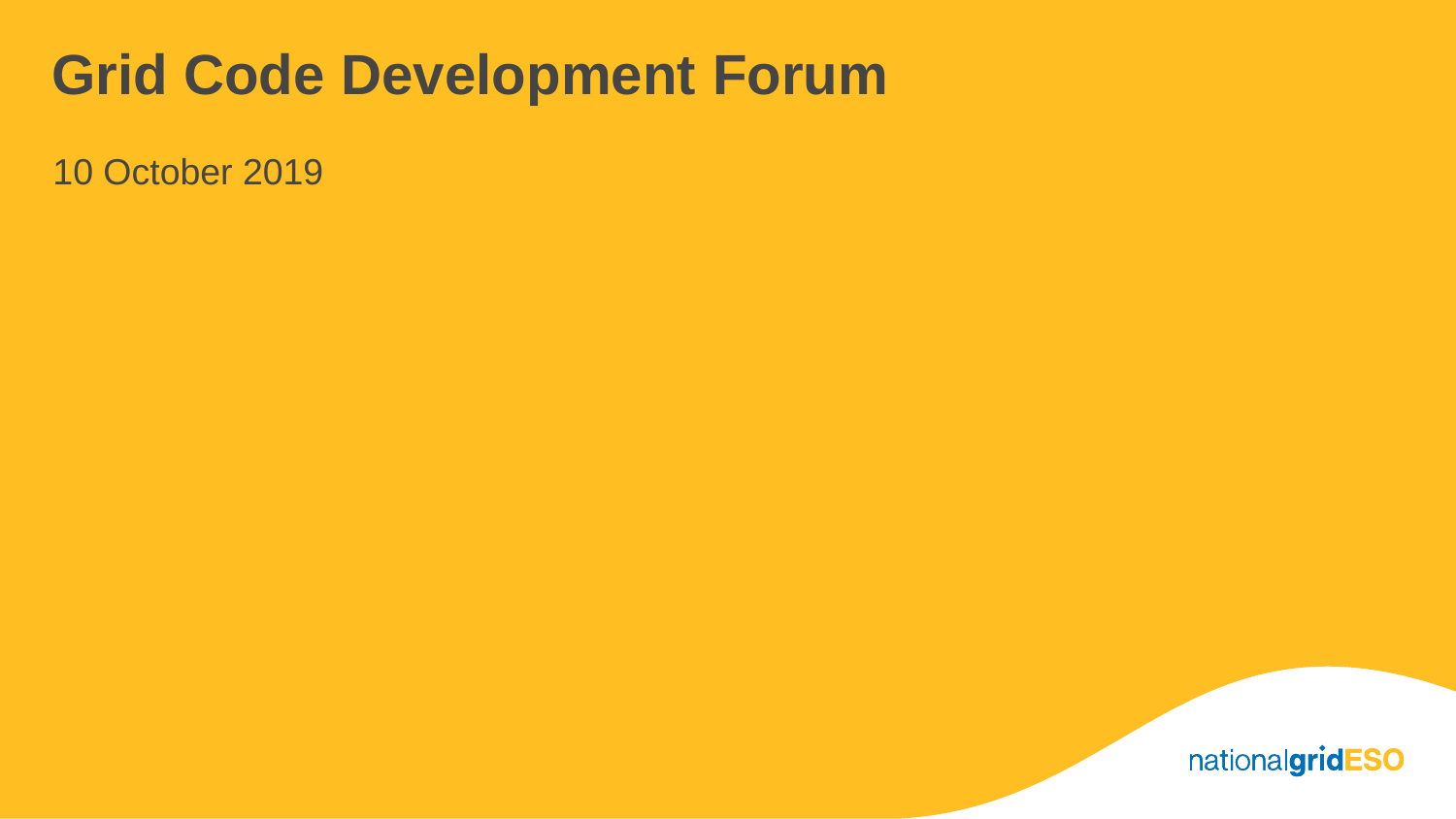

- 1. Introductions
- 2. Presentation: Timely informing of the GB NETS System State condition (Garth Graham, SSE)
- 3. Code Administrator Update (Paul Mullen, National Grid ESO)
- 4. Any other business
- 5. Close

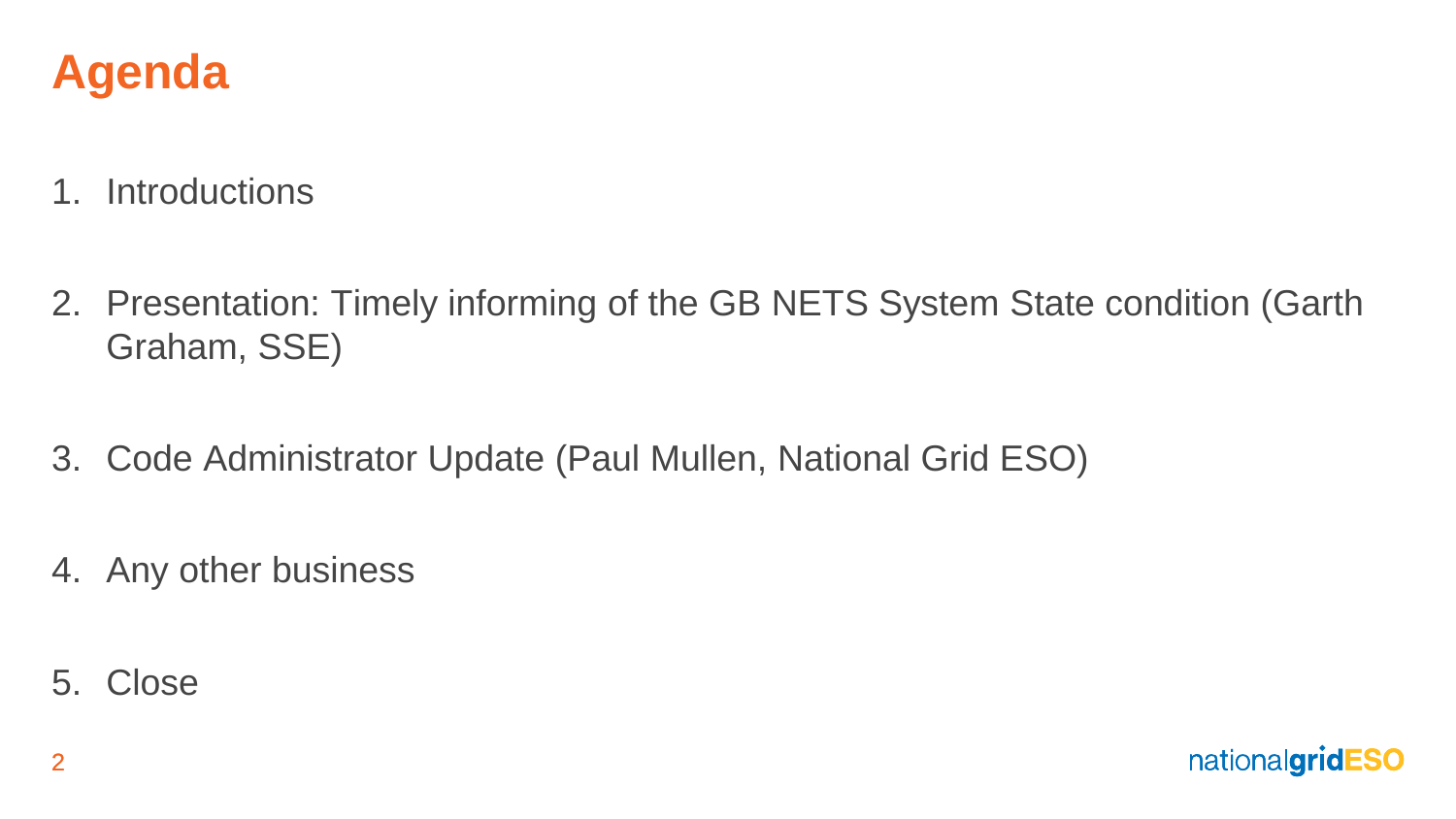# **Timely informing of the GB NETS System State condition**

**Garth Graham** 

**10th October 2019 GCDF**

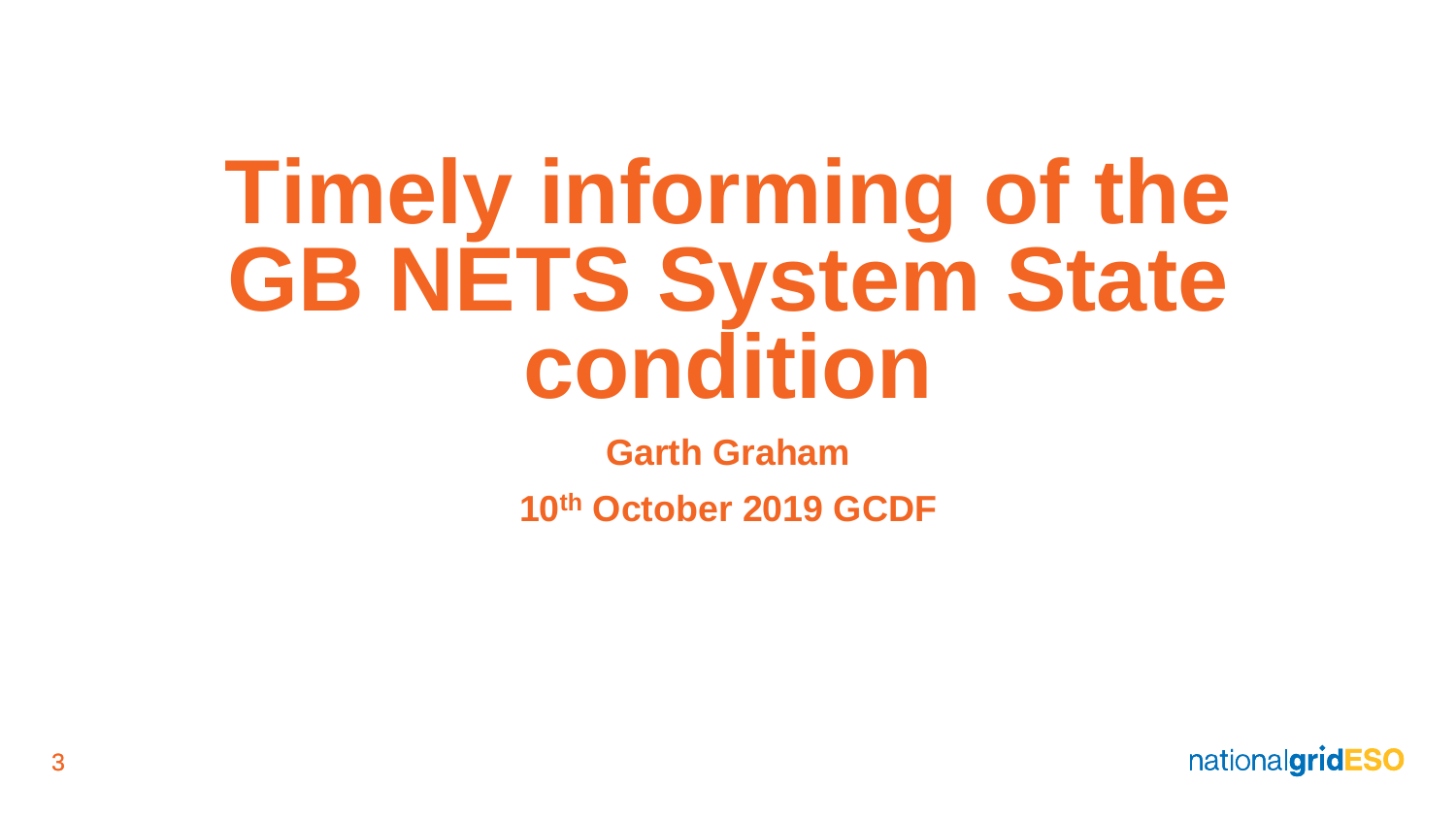### **Possible Defect**

We have identified a possible defect: namely that the current condition of the 'System State'; which the ESO is required, in real time operations, to monitor and determine for the GB NETS; is not currently visible to the wider industry, such as Generators, Suppliers and other market participants (as well as BEIS, Ofgem, DNOs, Interconnectors, etc.,) in a timely, and ongoing, manner.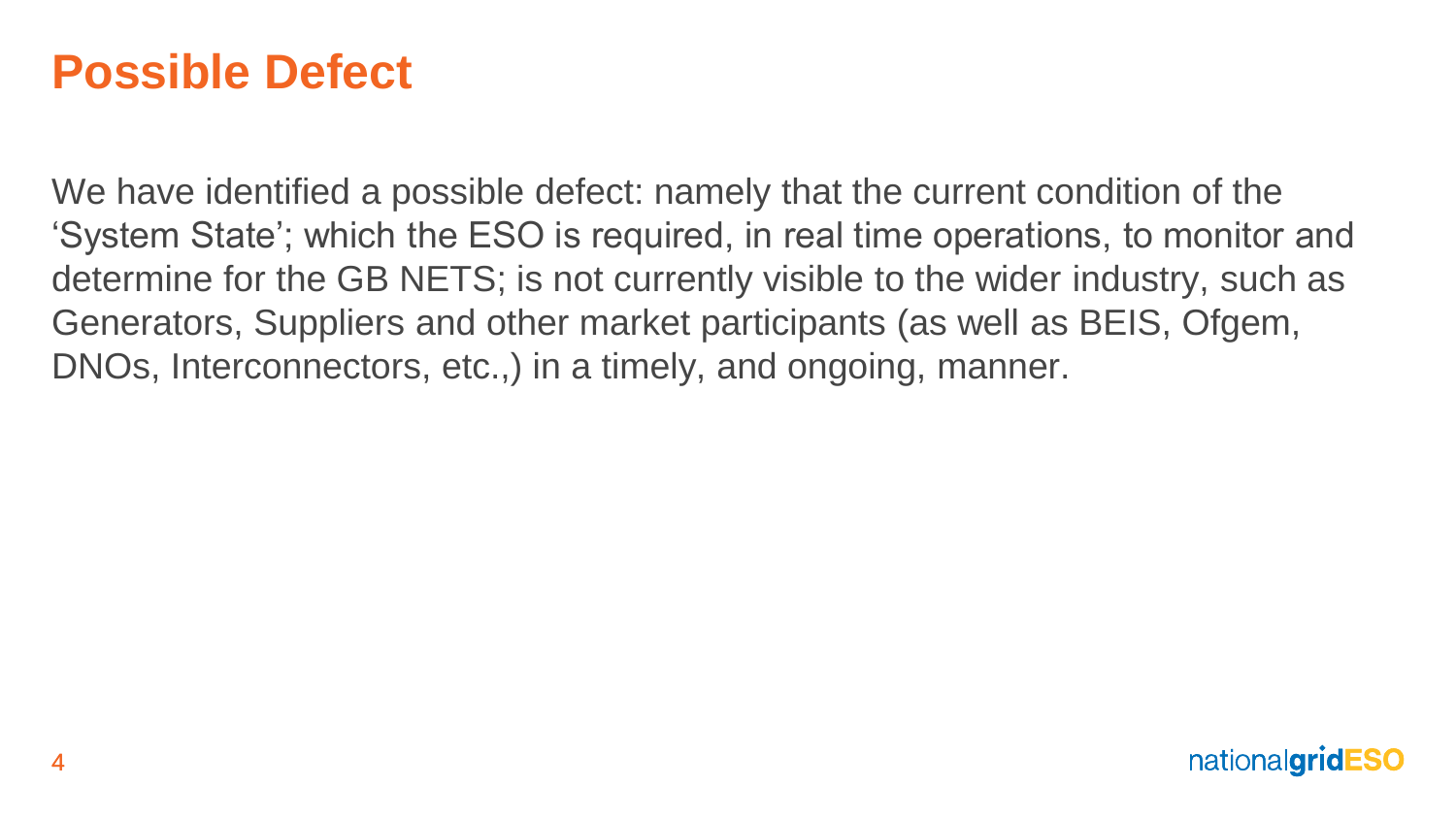# **Possible What (1)**

A simple requirement on the ESO to update the BMRS System Warning webpage as soon as reasonably practical, using reasonable endeavours, whenever the GB NETS 'System State' condition changes; be that a degradation or an improvement in the 'System State'.

The definitions proposed to be used do not currently appear in the 'Glossary & Definitions' of the Grid Code (so including them as new definitions, with this proposal, should not give rise to inconsistencies etc., with the baseline).

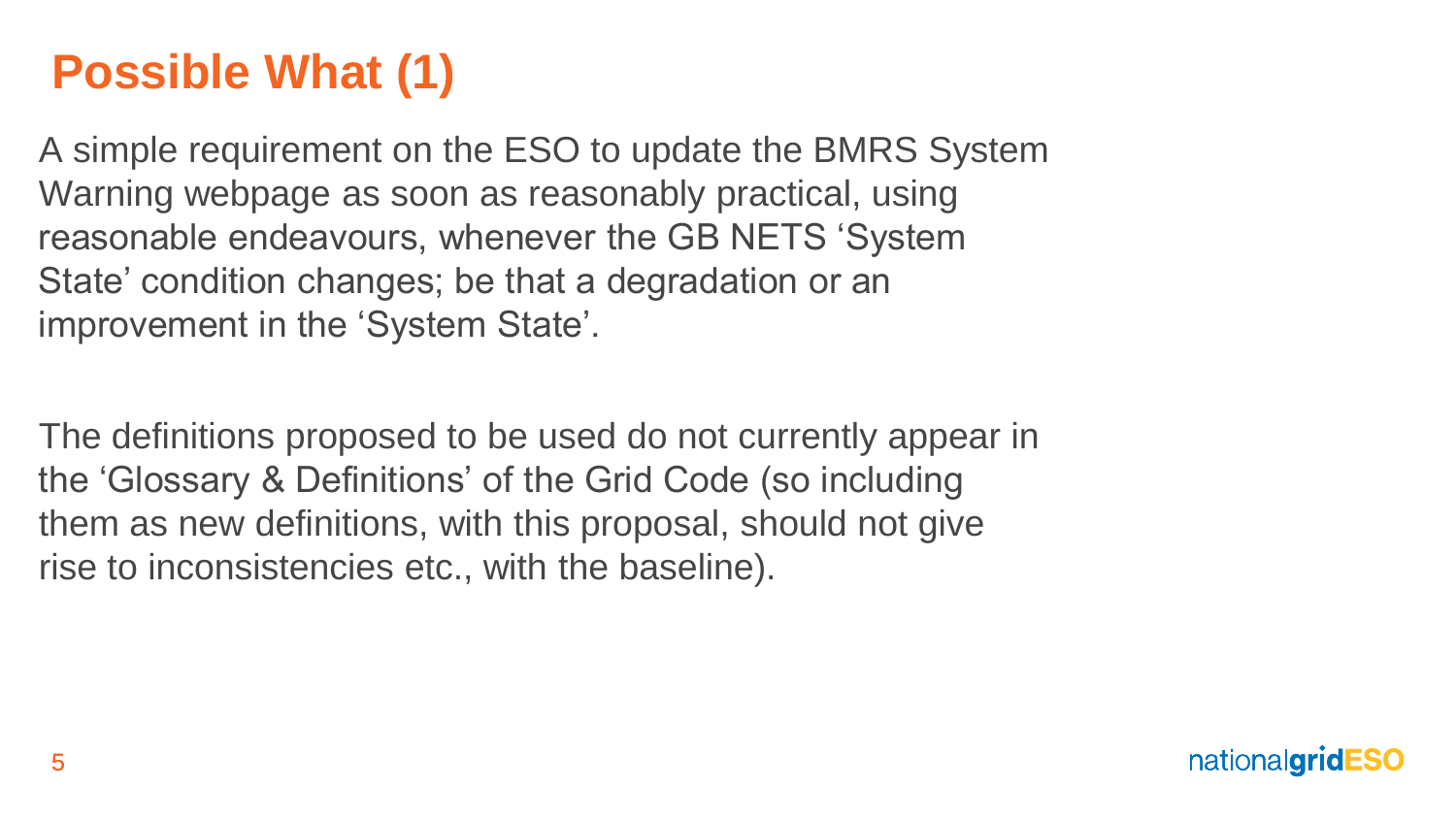# **Possible What (2)**

The change this proposal seeks to introduce into the Grid Code; to report in a timely manner using the BMRS website (which the ESO already uses, day to day) any changes to the GB NETS operational 'System State' situation; will be a very simple one for the ESO to undertake as the ESO already currently performs these two constituent elements (all be it separately at present) today.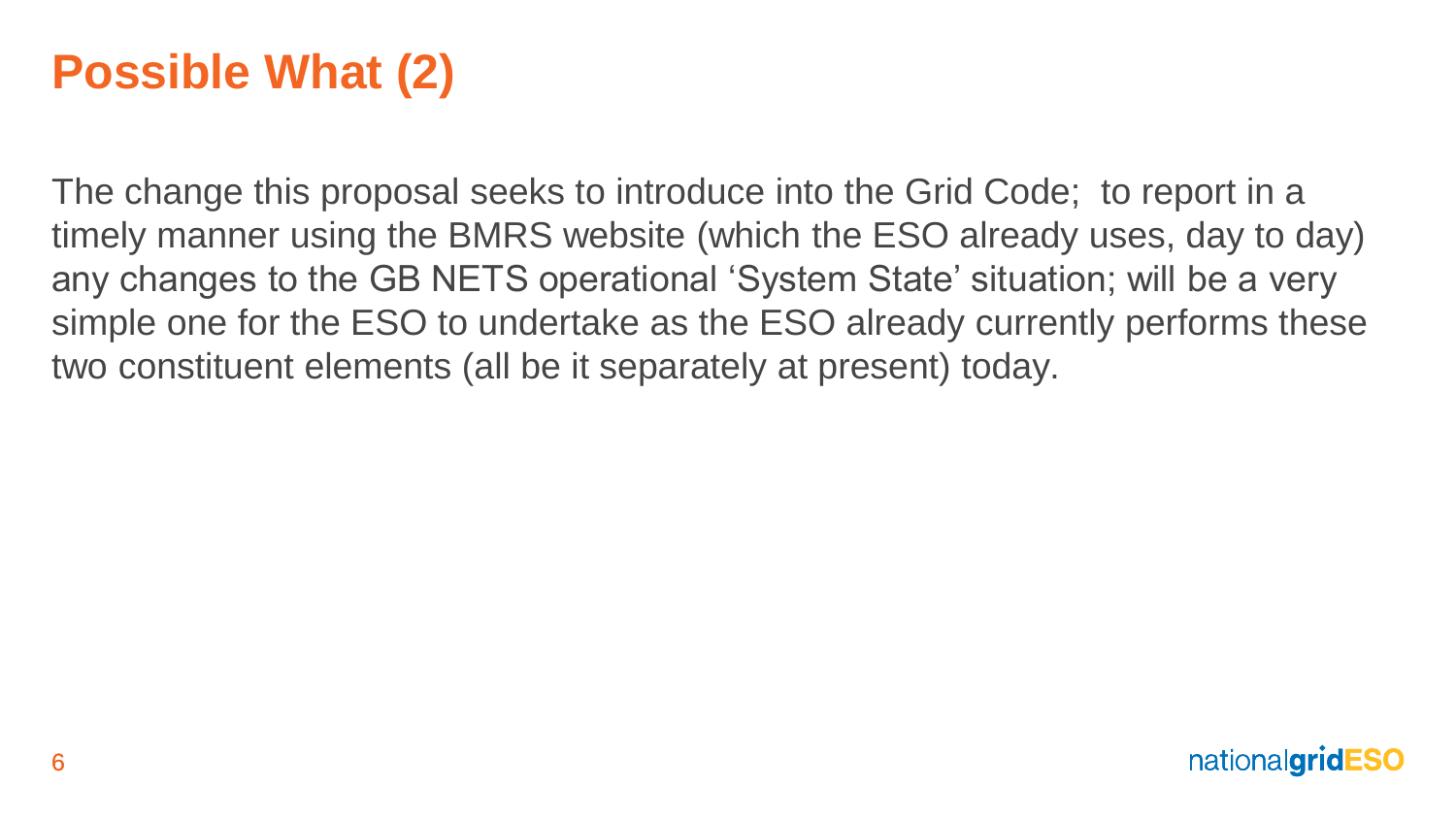# **Possible Why**

This change should be made to enable Generators, Suppliers and other market participants (as well as BEIS, Ofgem, DNOs, and Interconnectors etc.,) to be constantly aware of the condition of the GB NETS 'System State' at any moment in time so that they can perform their work in a way that is conducive to supporting the ESO's operation of the GB NETS.

This proposal also seeks to *ensure and enhance the transparency and reliability of information on transmission system operation* (as required by Article 4(1)(g) and 4(2)(b) of SOGL).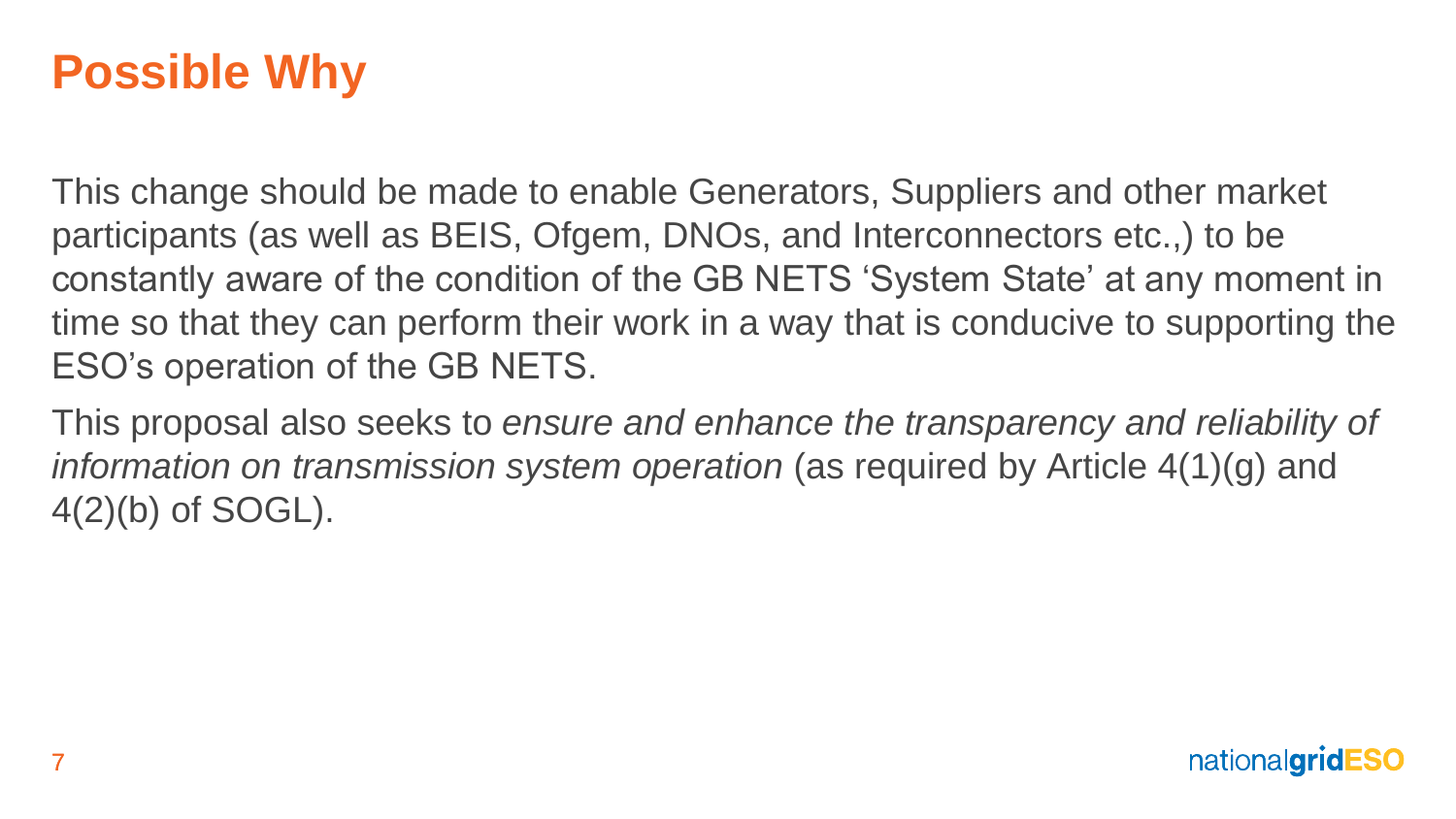### **Possible How**

**The ESO would be required to update the BMRS System Warning webpage as soon as reasonably practical, using reasonable endeavours, whenever the GB NETS 'System State' condition changes.**

That change in the 'System State' condition would be in the form of either:

• a degradation of the 'System State'; or

• an improvement of the 'System State'.

**The classification of the 'System State', by the ESO, would be in accordance with Article 18 of SOGL and this shall be monitored and determined, by the ESO, in accordance with Article 19 of SOGL using the definitions from SOGL.**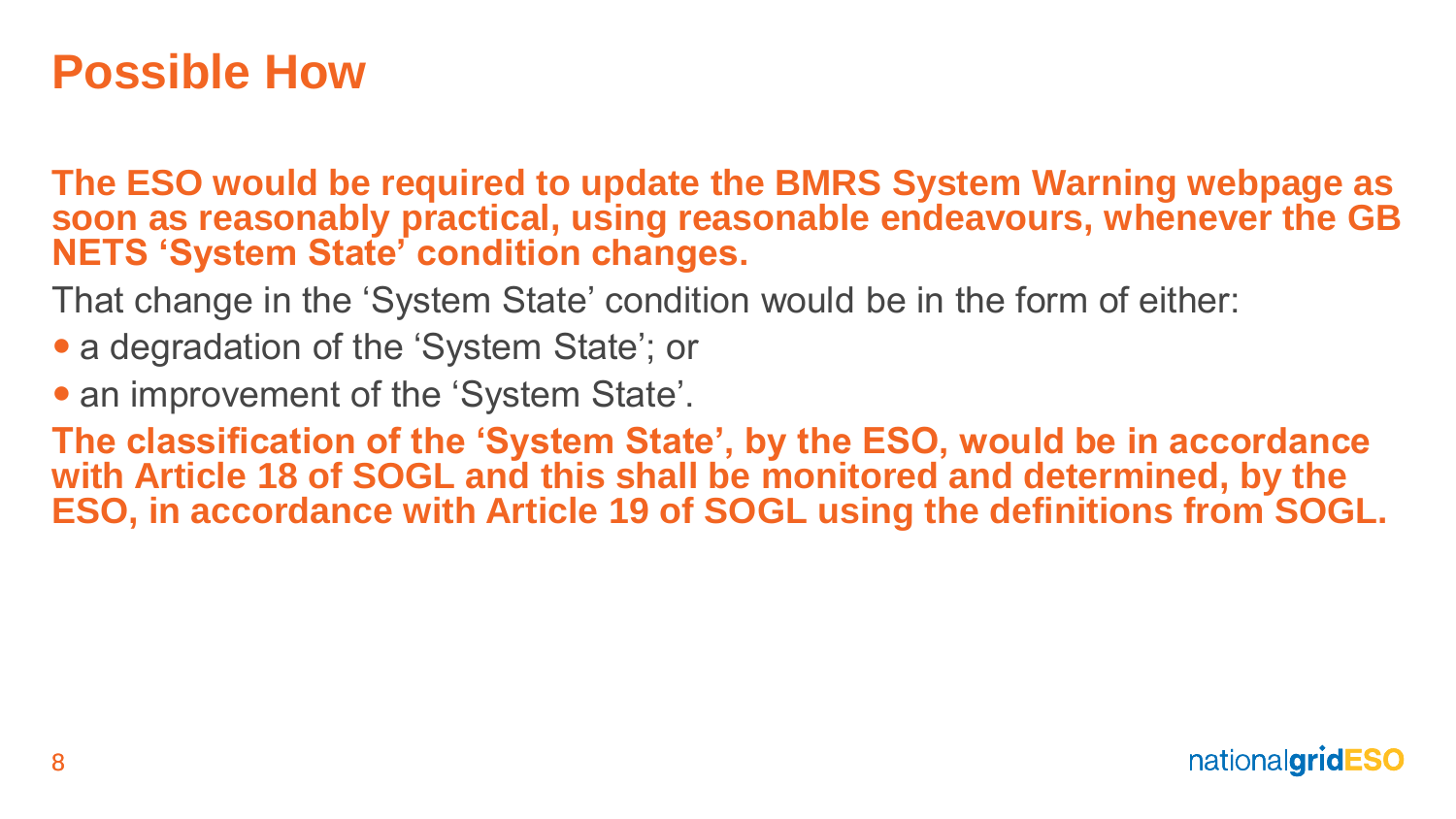### **Code Administrator Update**

Paul Mullen National Grid ESO



nationalgridESO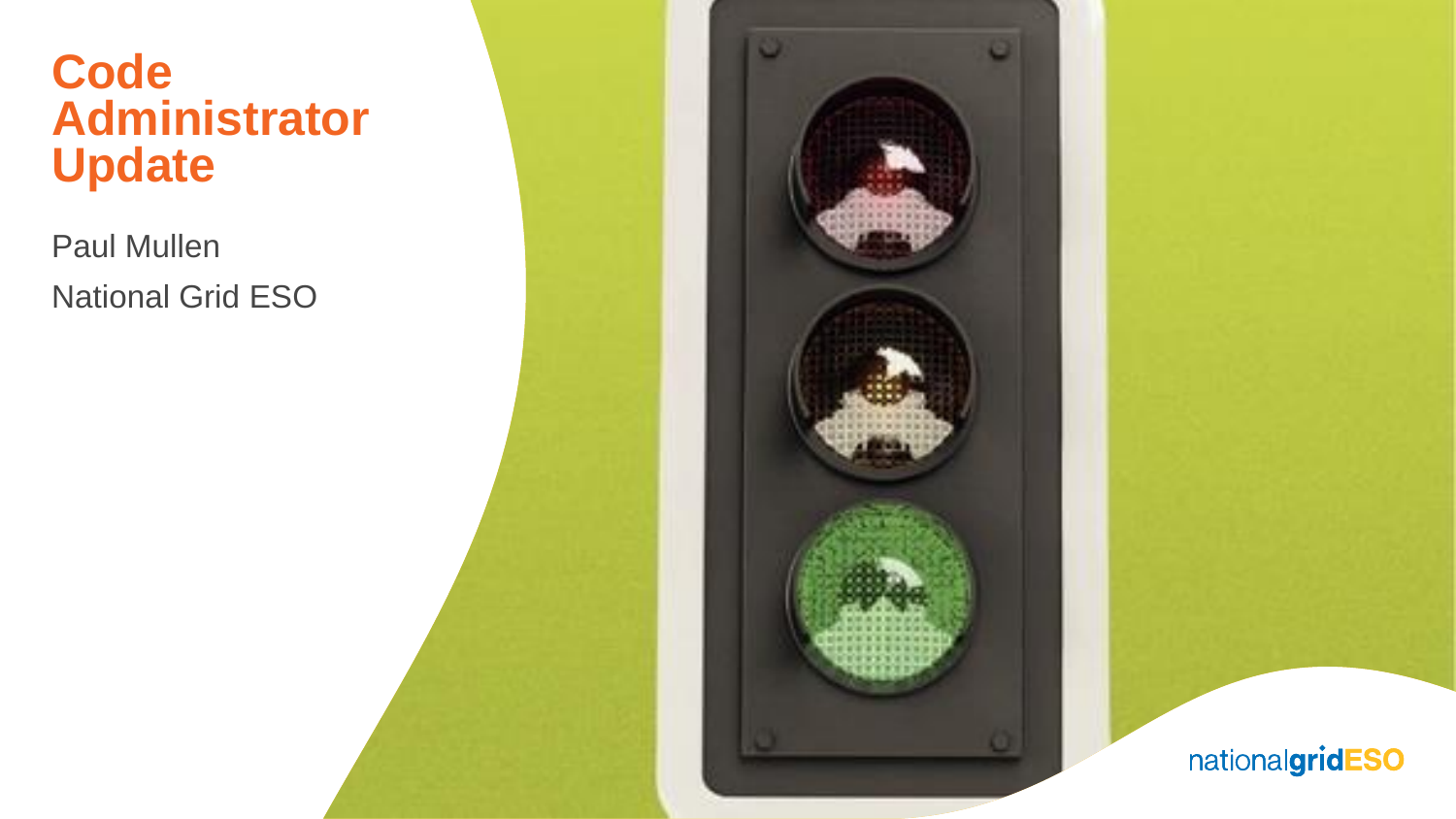# **Authority Decisions**

None

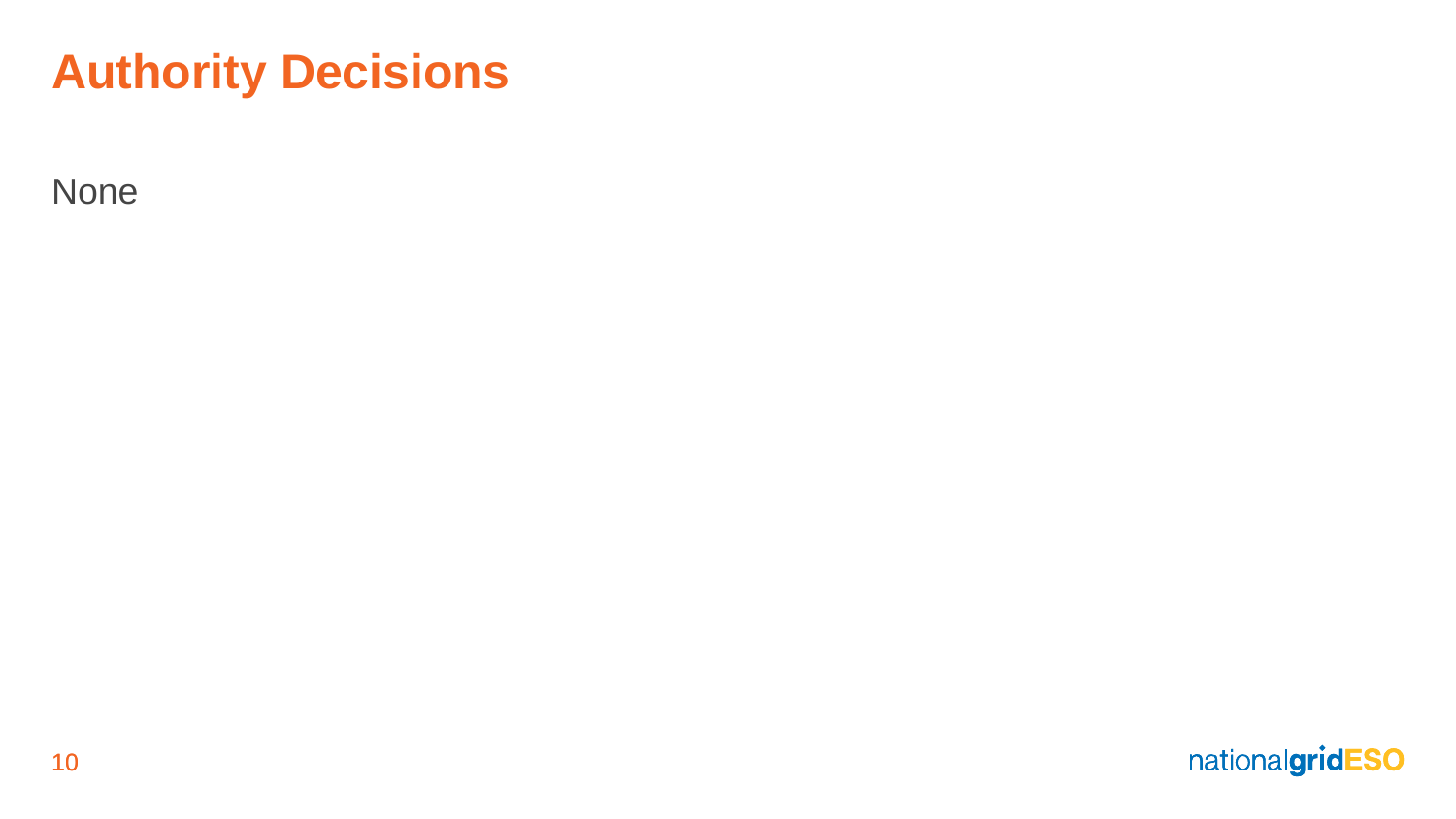## **New Modifications**

There were **two new modifications** discussed in September:

#### **GC0131 – Quick Win' Improvements to Grid Code Open Governance Arrangements**

#### Modification category: Non-urgent

Panel agreed to proceed via standard governance route with a Workgroup.

**GC0132** – **Updating the Grid Code governance process to ensure we capture EBGL change process for Article 18 T and Cs**

Modification category: Non-urgent

Panel agreed to proceed via standard governance route with a Workgroup.

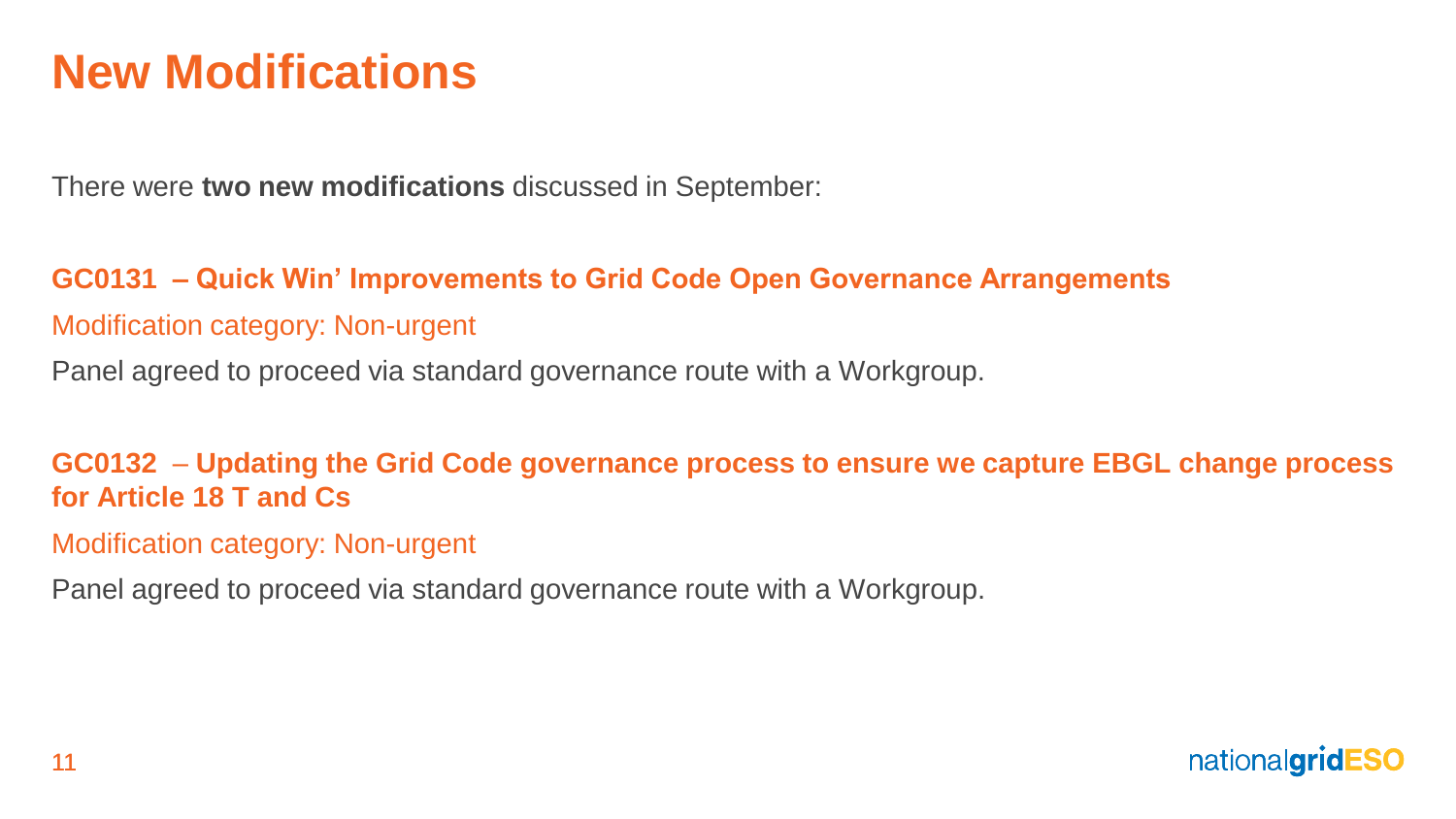### **In Flight Modification Updates**

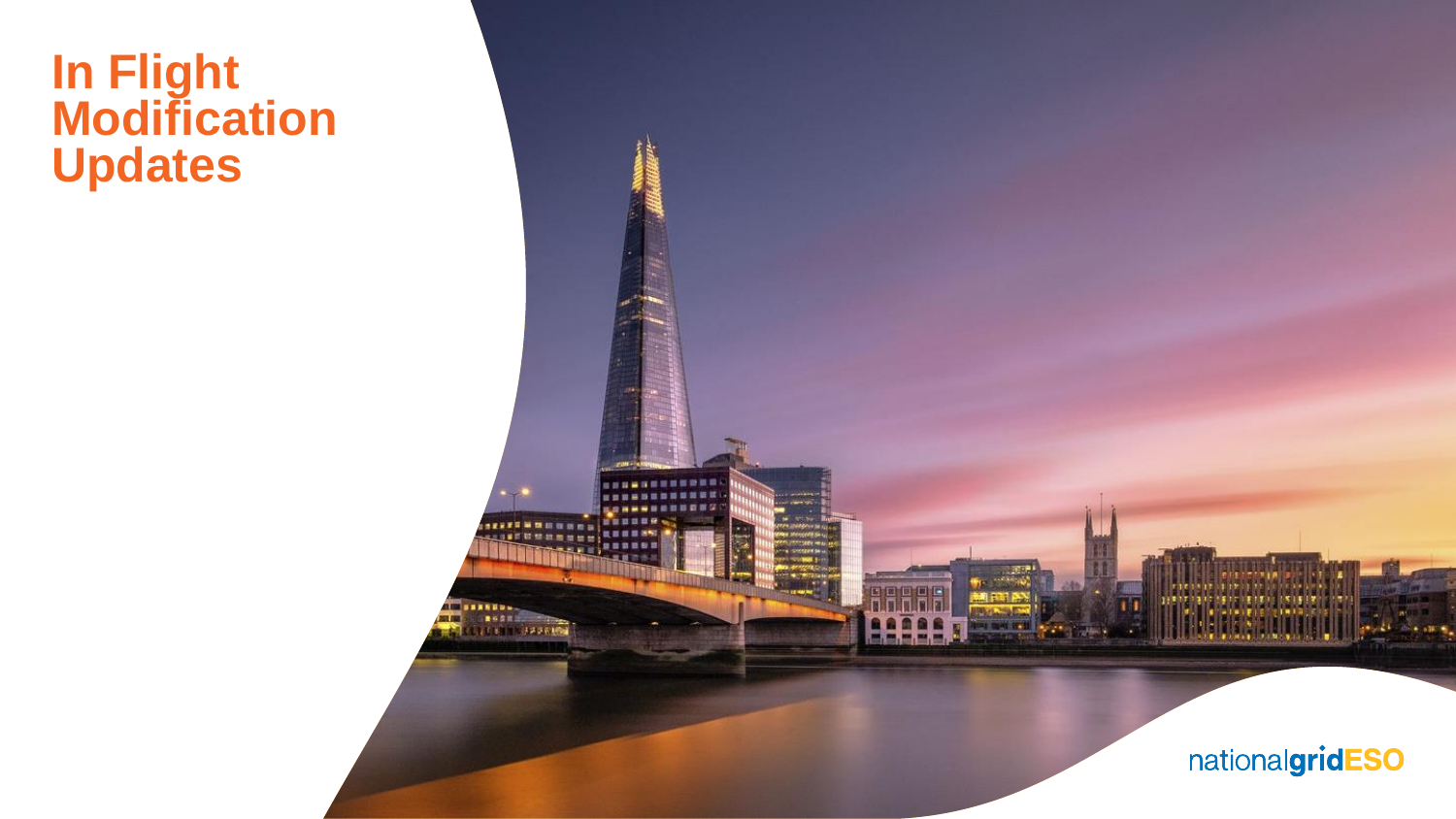### **Dashboard – Grid Code (as at 30 September)**

| <b>Category</b>                                             | Jul                     | Aug            | <b>Sep</b>                  | Oct | <b>Nov</b> | <b>Dec</b> |
|-------------------------------------------------------------|-------------------------|----------------|-----------------------------|-----|------------|------------|
| <b>New Modifications</b>                                    | $\overline{0}$          | $\mathbf{1}$   | $\overline{2}$              |     |            |            |
| In-flight Modifications*                                    | 14                      | $13**$         | 13                          |     |            |            |
| Modifications issued for workgroup consultation             | $\overline{2}$          | $\overline{0}$ |                             |     |            |            |
| Modifications issued for Code Administrator<br>Consultation | $\overline{0}$          | $\overline{0}$ | $2 -$<br>GC0125,<br>GC0129, |     |            |            |
| Workgroups held                                             | 5                       | 3              | 3                           |     |            |            |
| <b>Authority Decisions</b>                                  | $\overline{0}$          | $\overline{0}$ | $\overline{0}$              |     |            |            |
| Implementations                                             | $\overline{0}$          | $\overline{1}$ | $1 -$<br>GC0123             |     |            |            |
| <b>Modifications on Hold</b>                                | 3                       | 3              | $\overline{2}$              |     |            |            |
| Workgroups postponed due to quoracy issues                  | $\overline{\mathbf{1}}$ | $\overline{0}$ | $\theta$                    |     |            |            |

\* Includes those on hold

\*\* GC0127/GC0128 now treated as 1 Modification

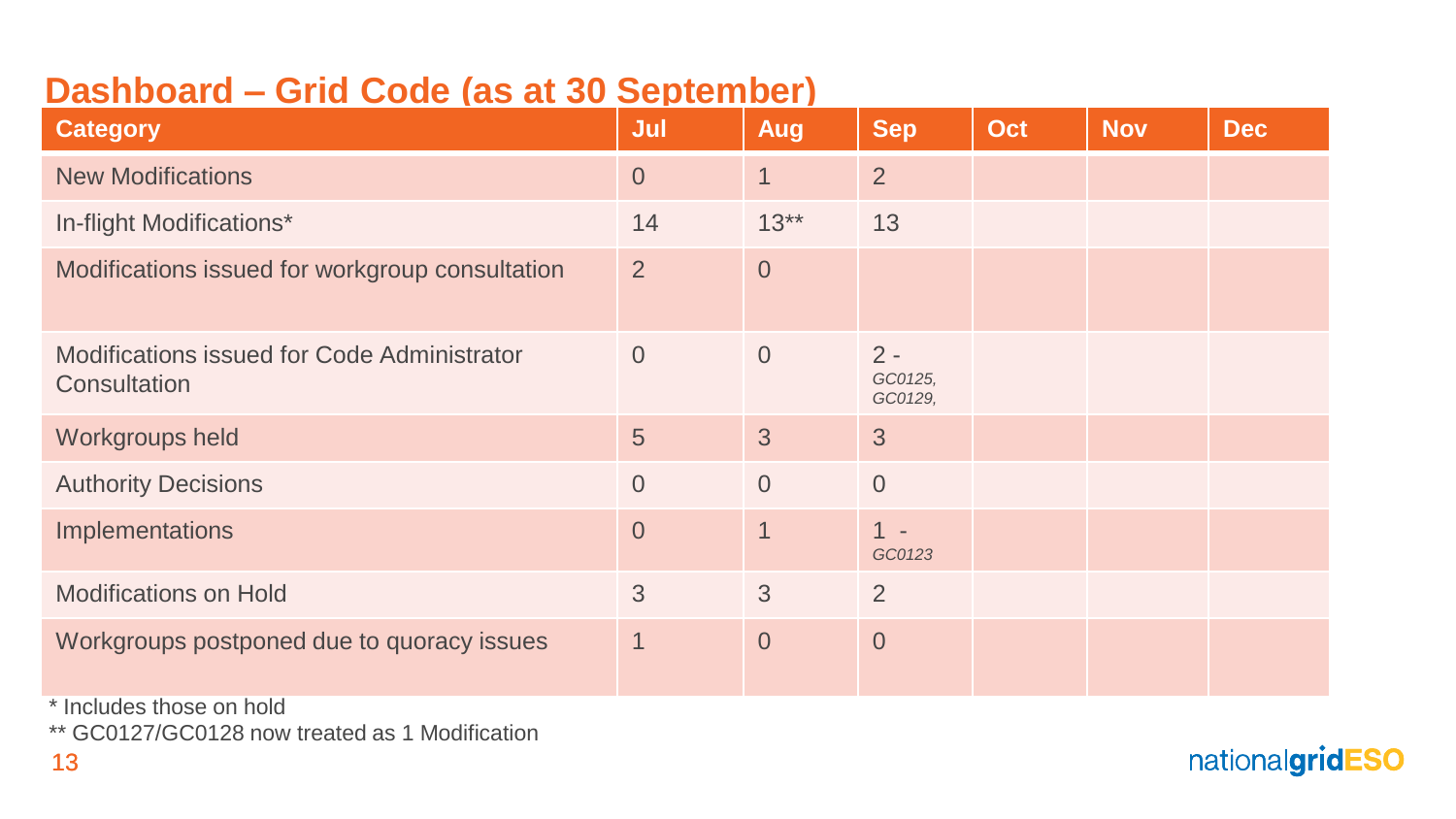### **Modifications with Workgroups (in Prioritisation Order)**

| Ref.              | <b>Latest</b>                                                                                                                                                                                                                                                                                                                                                                                                                                                                                                                                                                                                                                                                                                                                                                                                                                                                                                                                                                      | <b>Next</b><br>Workgroup<br><b>Meeting(s)</b> |
|-------------------|------------------------------------------------------------------------------------------------------------------------------------------------------------------------------------------------------------------------------------------------------------------------------------------------------------------------------------------------------------------------------------------------------------------------------------------------------------------------------------------------------------------------------------------------------------------------------------------------------------------------------------------------------------------------------------------------------------------------------------------------------------------------------------------------------------------------------------------------------------------------------------------------------------------------------------------------------------------------------------|-----------------------------------------------|
| GC0127/<br>GC0128 | Workgroup consultation issued 19 July (closed 16 August). Workgroup meetings 22 and 28 August to<br>discuss responses and finalise workgroup report and carry out workgroup vote. Special Panel 10<br>September 2019 agreed that Workgroup had met its Terms of Reference and this could proceed to<br>Code Administrator Consultation if Ofgem approve that no legal text is needed for the 3 Workgroup<br>Alternatives. On 24 September, Ofgem determined that legal text needed so legal text to be created<br>and circulated to workgroup with workgroup meeting to be arranged as soon as practicable.<br>Special Panel set up for 14 October to seek approval of Draft Final Modification Report has been<br>postponed. September Panel agreed a revised timeline and also agreed that this will be sent straight to<br>Code Administrator Consultation once workgroup has agreed legal text.<br>Note that July Panel also agreed to treat GC127 and GC128 as 1 Modification | 8, 9, 14 or 16<br>October 2019                |
| GC0096            | September Panel informed that workgroup report would be presented to October Panel.<br>(Note that original workgroup report was signed off at April 2019 Panel; however when DFMR was<br>presented at June 2019 Panel, Panel decided to send back to workgroup).                                                                                                                                                                                                                                                                                                                                                                                                                                                                                                                                                                                                                                                                                                                   | n/a                                           |
| GC0132            | September Panel agreed standard governance route with a Workgroup. Timeline to be confirmed at 1st<br>Workgroup meeting.                                                                                                                                                                                                                                                                                                                                                                                                                                                                                                                                                                                                                                                                                                                                                                                                                                                           | $TBC -$<br>November?                          |
| GC0131            | September Panel agreed standard governance route with a Workgroup. Timeline to be confirmed at 1st<br>Workgroup meeting.                                                                                                                                                                                                                                                                                                                                                                                                                                                                                                                                                                                                                                                                                                                                                                                                                                                           | $TBC -$<br>November?                          |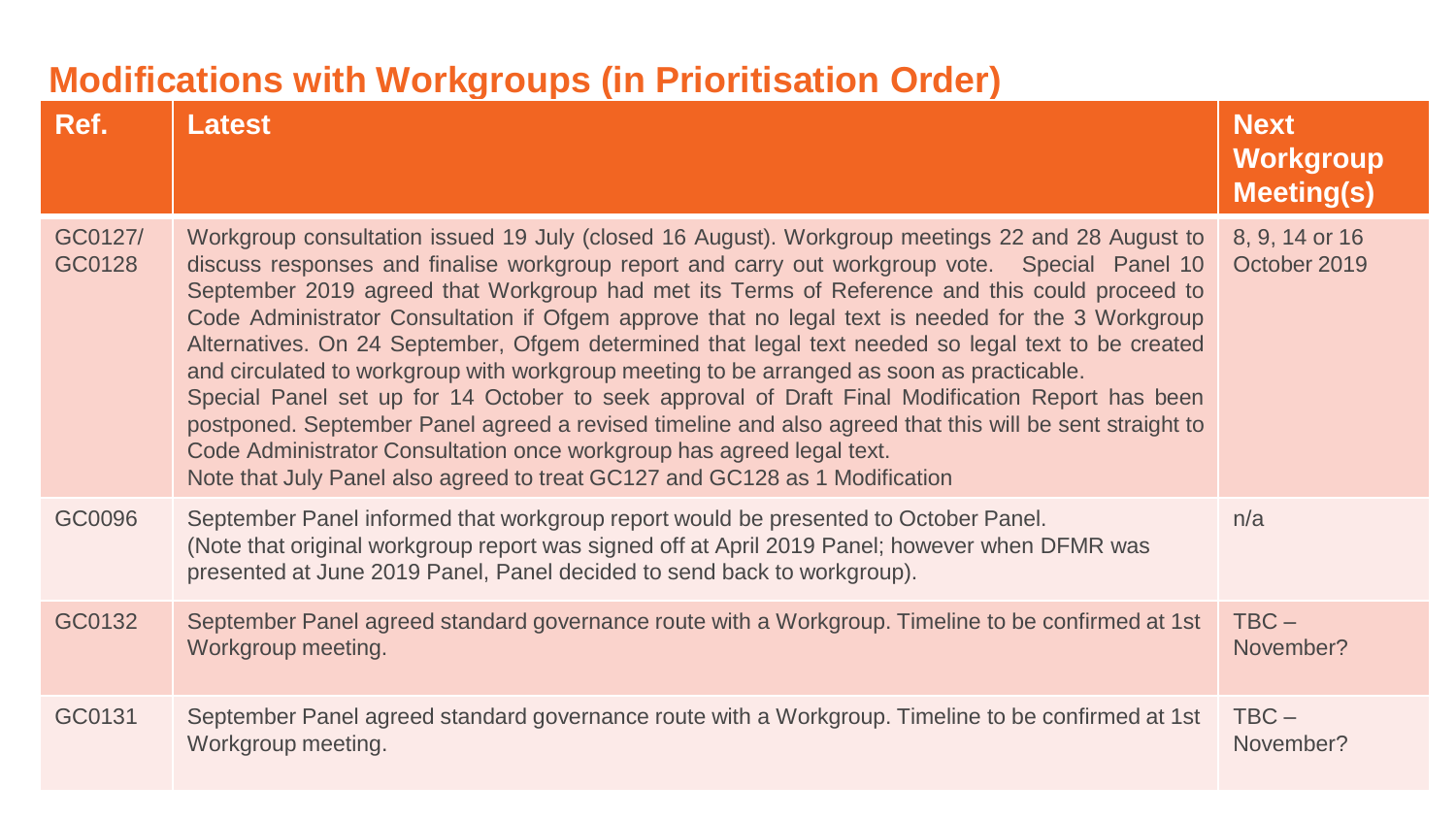### **Modifications with Workgroups (in Prioritisation Order)**

| Ref.              | <b>Latest</b>                                                                                                                                                                                                                                                                                                                                                                                                                                                                                                                    | <b>Next</b><br>Workgroup<br><b>Meeting(s)</b> |
|-------------------|----------------------------------------------------------------------------------------------------------------------------------------------------------------------------------------------------------------------------------------------------------------------------------------------------------------------------------------------------------------------------------------------------------------------------------------------------------------------------------------------------------------------------------|-----------------------------------------------|
| GC0130            | Presented at August Panel. Panel determined that this would be self governance with a workgroup.<br>Request for workgroup nominations sent out 3 September 2019, 1st workgroup meeting 1 October<br>2019 at which timetable will be agreed. Next workgroup meeting 6 November 2019.                                                                                                                                                                                                                                              | 6/11/19                                       |
| GC0109            | Noted at July Panel that we cannot now meet agreed timetable (workgroup report to August Panel) -<br>delay to issue of workgroup consultation due to volume of comments. Workgroup meeting on 16<br>October 2019 at which revised timeline will be agreed.                                                                                                                                                                                                                                                                       | 16/10/19                                      |
| GC0107/<br>GC0113 | Revised timeline agreed at July Panel. Workgroup Consultation closed 6 September 2019 and<br>meeting to discuss consultation responses on 13 September 2019. Meeting for workgroup vote on<br>GC0107 solution and discuss spreadsheet to capture data for GC0113 solution on 9 October 2019.<br>Workgroup Report proposed to be presented to October Panel - September Panel happy to delay<br>workgroup report until both GC0107 and GC0113 solutions finalised - timeline to be determined<br>following 9 October 2019 meeting | 9/10/19                                       |
| GC0117            | Workgroup Report to Panel originally due 30 July 2019. However as agreed at Panel 30 May 2019,<br>dates to be confirmed following next workgroup (originally 10 July 2019)                                                                                                                                                                                                                                                                                                                                                       | $TBC -$<br>December?                          |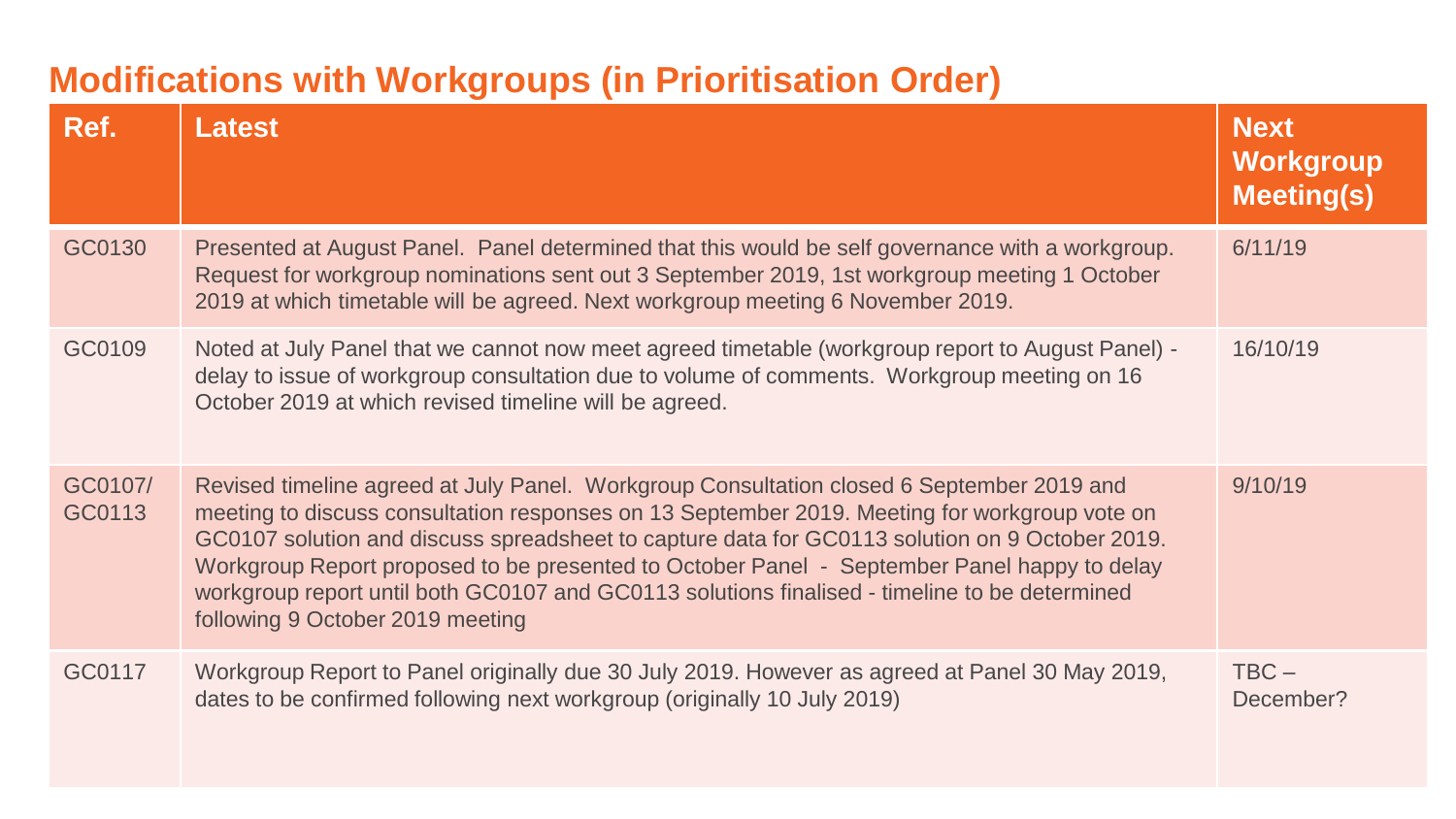### **Modifications with Workgroups (in Prioritisation Order)**

| Ref.   | <b>Latest</b>                                                                                                                                                                                                                                                                                                                                                                                        | <b>Next</b><br><b>Workgroup</b><br><b>Meeting(s)</b> |
|--------|------------------------------------------------------------------------------------------------------------------------------------------------------------------------------------------------------------------------------------------------------------------------------------------------------------------------------------------------------------------------------------------------------|------------------------------------------------------|
| GC0105 | Workgroup meeting 16 September 2019 to finalise workgroup report and short meeting held on<br>2 October 2019 to undertake workgroup vote and to consider further data requested from the<br>ESO. September Panel informed that the intention is to present Workgroup Report to October<br>Panel.                                                                                                     | n/a                                                  |
| GC0103 | Agreed at Panel 30 May 2019 for timeline to be agreed at next workgroup meeting (date to be<br>agreed). Agreed at July Panel to move down the prioritisation stack.                                                                                                                                                                                                                                  | <b>TBC</b><br>(January?)                             |
| GC0126 | Agreed at Panel 30 May to continue to seek workgroup members. Still not quorate - we will be<br>seeking Panel approval to agree to send straight to Code Administrator Consultation. ESO and<br>Elexon meeting to iron out any concerns on legal text and implementation; following that we will<br>propose at next available Panel for this Modification to go straight to Code Admin Consultation) | n/a                                                  |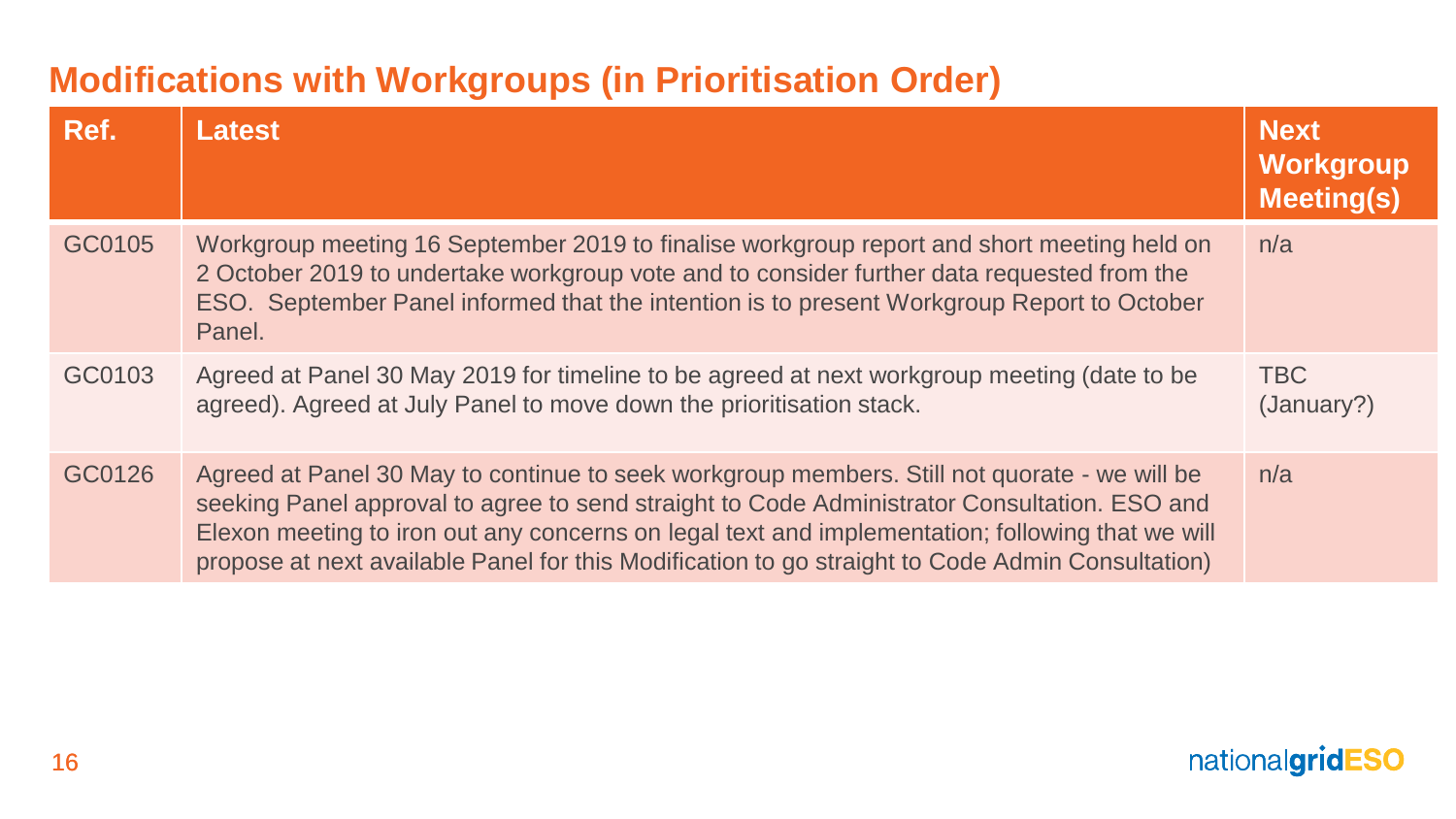### **Modifications post Workgroup (in Modification Number Order)**

| Ref.   | <b>Latest</b>                                                                                                                                                                                                                                                                                                                                                                                                                                                                                                                     |
|--------|-----------------------------------------------------------------------------------------------------------------------------------------------------------------------------------------------------------------------------------------------------------------------------------------------------------------------------------------------------------------------------------------------------------------------------------------------------------------------------------------------------------------------------------|
| GC0121 | Implementation was expected 24 April 2019 – however due to uncertainty on Brexit, it was agreed at 25 April<br>2019 Panel that once Draft Final Modification Report is published it must go to the next Panel meeting for<br>vote. Therefore, it is intended that the modification be put on hold until such time as it may be required to<br>progress. Special Panel set up for 1 November 2019 to approve Draft Final Modification Report.                                                                                      |
| GC0125 | Workgroup consultation closed 12 July. Workgroup vote held 7 August 2019. August Panel approved<br>workgroup report and confirmed that this can now be sent for Code Administrator Consultation. Code<br>Administrator Consultation issued 6 September 2019 and closed 5pm on 27 September 2019. Special Panel<br>was set up for 14 October to seek approval of Draft Final Modification Report but has been postponed.<br>September Panel agreed that Draft Final Modification Report will be presented at normal October Panel. |
| GC0129 | Agreed at Panel 30 May 2019 for this to proceed to code administrator consultation once the G5/5 document<br>is finalised. D Code Mod is being proposed to be presented at DCRP on 6 October with a view to being<br>presented to Authority thereafter. August Panel noted proposal to include presentation of Draft Final<br>Modification Report as part of agenda for Panel on 29 October 2019. Code Administrator Consultation issued<br>20 September 2019 and open until 5pm on 11 October 2019.                              |

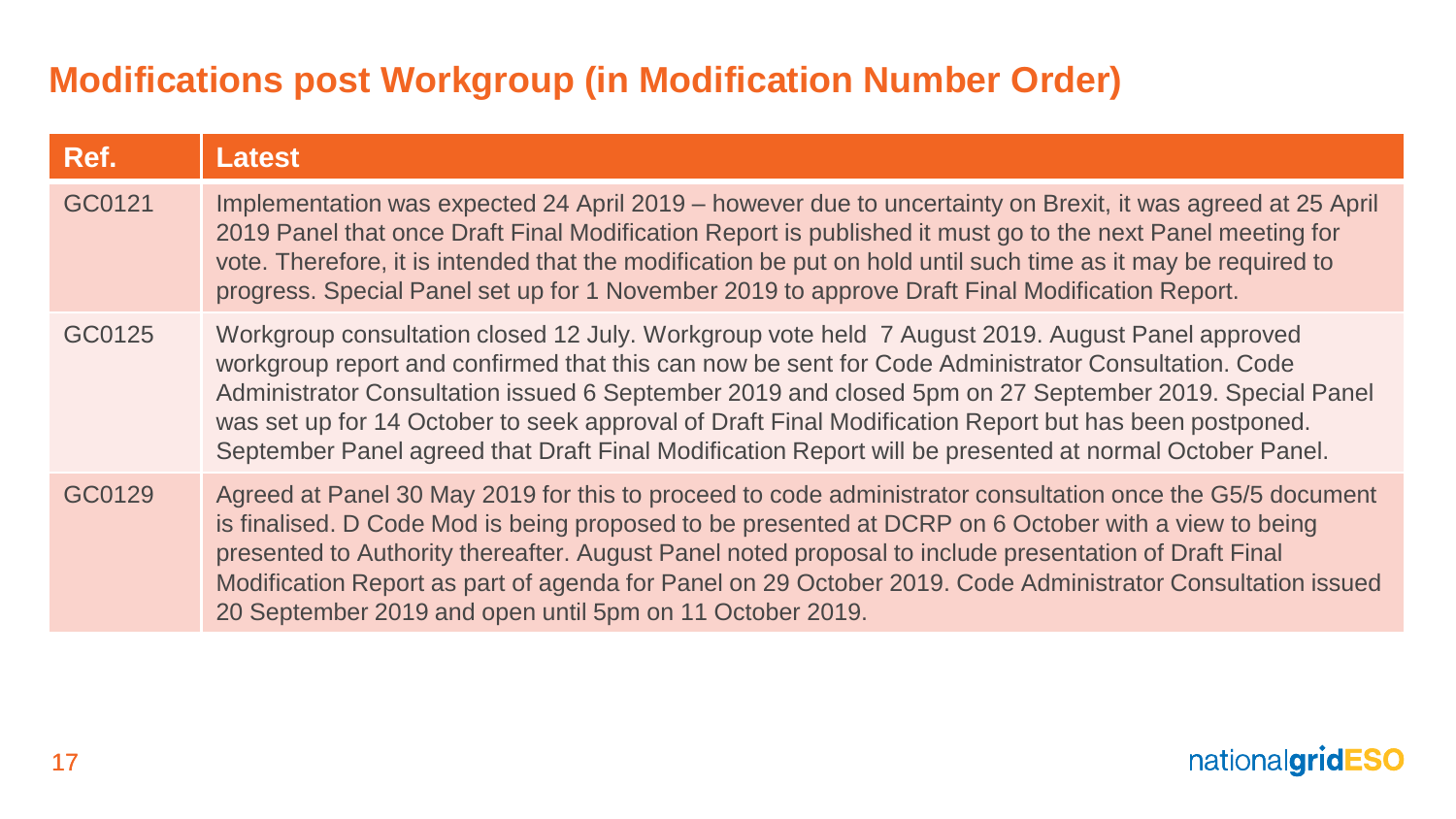### **Code Administrator General Updates**

Our aspiration on the number of workgroups we will hold over the next three months for Grid Code

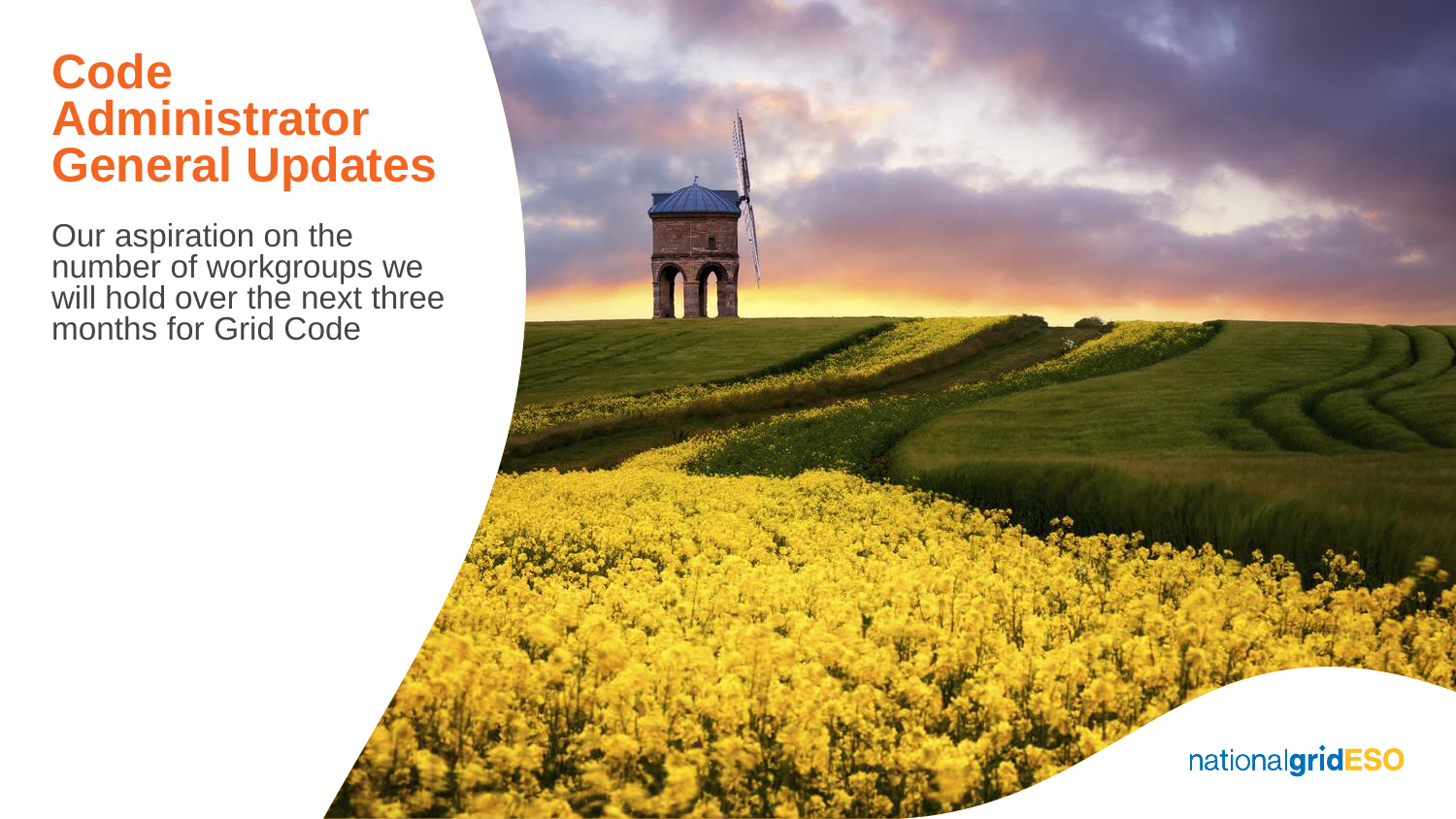### **Planned Grid Code Workgroups for next 3 months (as at 30 September 2019)**

|                  |                  |                      | No more WGs     |                 |                                                                                                |
|------------------|------------------|----------------------|-----------------|-----------------|------------------------------------------------------------------------------------------------|
| <b>Completed</b> | <b>Booked in</b> | <b>New Mods</b>      | expected        |                 |                                                                                                |
| <b>GRID CODE</b> | <b>September</b> | October              | <b>November</b> | <b>December</b> | <b>Further Comments</b>                                                                        |
| GC0127/128       |                  | 10 or 11<br>October? |                 |                 |                                                                                                |
| GC0096           | 12/09/2019       |                      |                 |                 |                                                                                                |
| GC0132           |                  |                      | $x$ ?           |                 | Timing of 1st workgroup to be confirmed but proposed to be November<br>based on prioritisation |
| GC0131           |                  |                      | $x$ ?           |                 | Timing of 1st workgroup to be confirmed but proposed to be November<br>based on prioritisation |
| GC0130           |                  | 01/10/2019           | X               |                 |                                                                                                |
| GC0109           |                  | 16/10/2019           |                 |                 | 16 October meeting will determine if any other WGs needed                                      |
| GC107/113        | 13/09/2019       | 09/10/2019           |                 |                 |                                                                                                |
| GC0117           |                  |                      |                 | $\mathsf{x}$    |                                                                                                |
| GC0105           | 16/09/2019       | 02/10/2019           |                 |                 |                                                                                                |
| GC0103           |                  |                      |                 |                 | January 2020 for next workgroup                                                                |

nationalgridESO